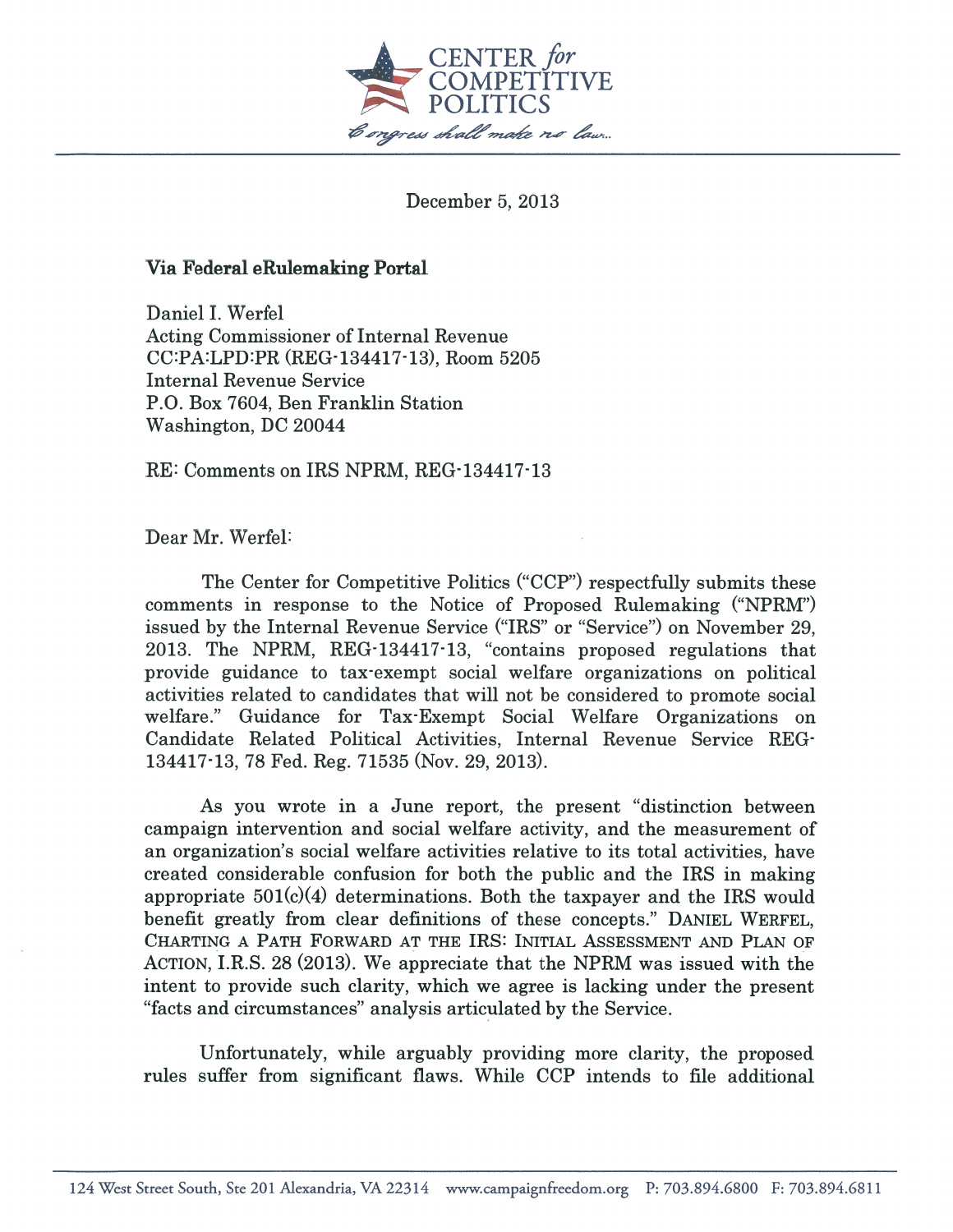comments specifically addressing the various proposals and questions posed by the Service, as <sup>a</sup> general matter the proposal regulates far more speech than can be justified, under either administrative law or the First Amendment, given Supreme Court precedent over the pas<sup>t</sup> several decades.

As <sup>a</sup> threshold matter, CCP questions whether the IRS should be engaged in the minutiae of regulating political or politically-related speech at all. If an entity with <sup>a</sup> social welfare purpose is <sup>a</sup> political committee ("PAC") under federal or state law, it ought to be regulated as <sup>a</sup> 26 U.S.C. ("IRC") §527 organization. If it is not, it should be regulated under 26 U.S.C.  $§501(c)(4)$ . This straightforward approach would harmonize the IRS's rules with those of the Federal Election Commission, the body entrusted by Congress with "exclusive jurisdiction" for civil enforcement of the nation's campaign finance laws. 2 U.S.C.  $$437c(b)(1)$ . This approach would recognize that in <sup>a</sup> democracy, political education not only should but must fall within the definition of "social welfare" and "educational" activities that constitute exempt activities under  $\S501(c)(4)$ . Nothing in the statute requires exclusion of these functions from the definition of social welfare. Finally, and most importantly, this straightforward approach offers real clarity without dragging the IRS further into the thicket of political regulation, <sup>a</sup> tangle from which it—and the Service's reputation for the neutral, nonpartisan collection of revenue—may never recover.

IRS National Taxpayer Advocate Nina Olson's repor<sup>t</sup> to Congress makes <sup>a</sup> similar recommendation. She wrote that "[tihe IRS, <sup>a</sup> tax agency, is assigned to make an inherently controversial determination about political activity that another agency may be more qualified to make." From her report:

It may be advisable to separate political determinations from the function of revenue collection. Under several existing provisions that require non-tax expertise, the IRS relies on substantive determinations from an agency with programmatic knowledge.

Potentially, legislation could authorize the IRS to rely on <sup>a</sup> determination of political activity from the Federal Election Commission (FEC) or other programmatic agency. Specifically, the FEC would have to determine that proposed activity would not or does not constitute excessive political campaign activity.

NINA OLSON, NATIONAL TAXPAYER ADVOCATE, SPECIAL REPORT TO CONGRESS: POLITICAL ACTIVITY AND THE RIGHTS OF APPLICANTS FOR TAX-EXEMPT STATUS <sup>16</sup> (2013) available at http ://www.taxpayeradvocate.irs. gov/20 l4Objectives Report/Special-Report.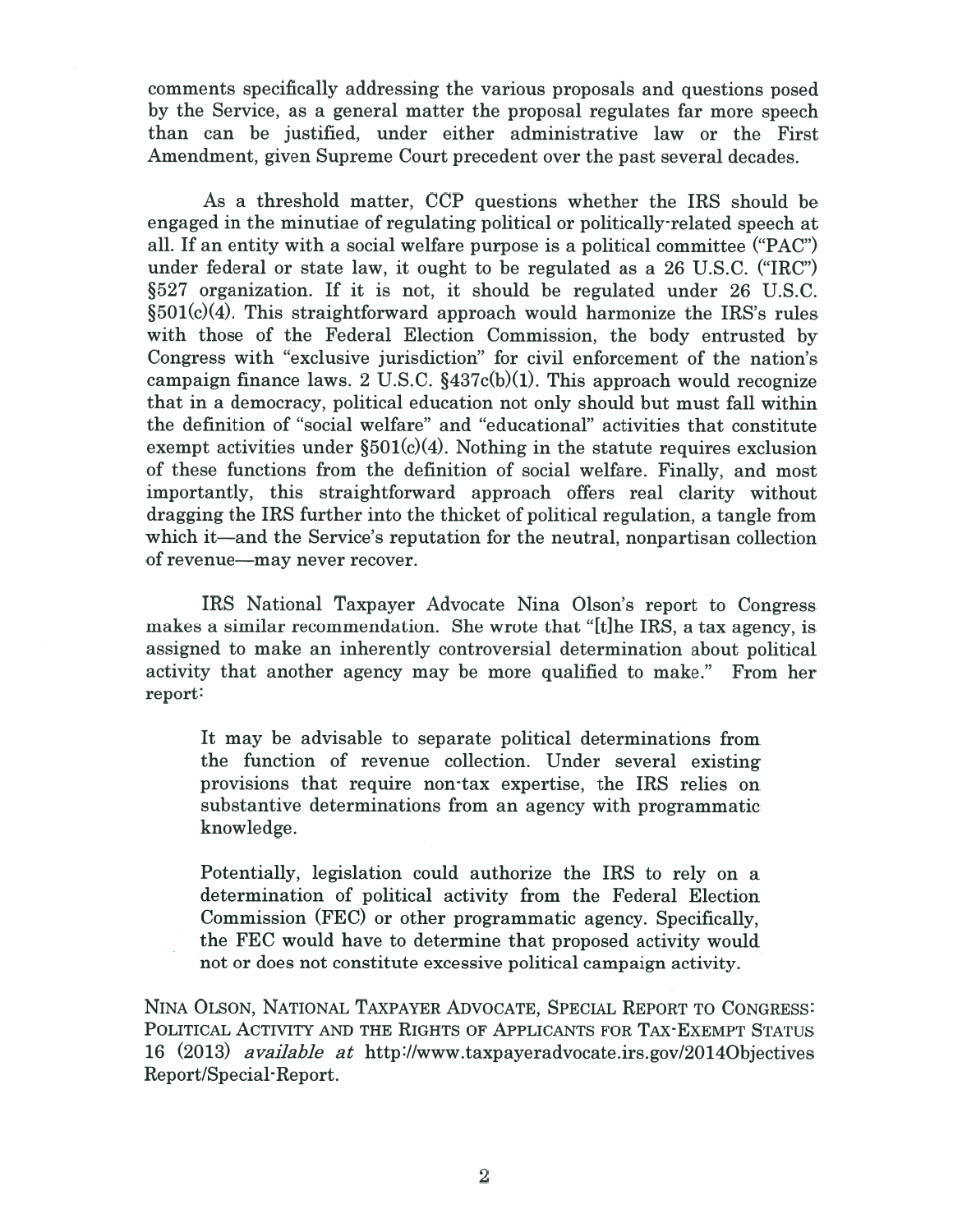No legislation is needed to make this change. The IRS could, through this rulemaking, acknowledge that it will classify under §527 any organization the FEC considers <sup>a</sup> political committee. The FEC's regulations on this point already comply with Supreme Court rulings.

To the extent that the Service believes that this approach is insufficient, CCP suggests an alternative draft that provides greater clarity than either the proposed or current guidance. The attached language provides greater certainty to the regulated community, and does so with less chill to constitutionally protected issue speech and fewer administrative costs than the proposed rule announced in the NPRM. The CCP draft rule has the virtue of hewing tightly to the constitutional jurisprudence dealing with campaign finance, provides the clarity that the Service desires, and upholds the association and speech rights that are vital to the preservation of our "profound national commitment to the principle that debate on public issues should be uninhibited, robust, and wide-open." New York Times Co. v. Sullivan, 376 U.S. 254, 270 (1964).

For the reasons set forth below, CCP believes that its draft regulation is supported by the Internal Revenue Code and by substantial Supreme Court precedent.

- I. The IRC establishes various types of nonprofit organizations that are regulated differently depending upon their missions and activities.
	- A. The three categories that currently exist under the  $\text{IRC}\_\$501(c)(3)$ charities,  $\S501(c)(4)$  social welfare groups and  $\S527$  political organizations—reflect <sup>a</sup> coherent system for categorizing the varying activities that may be conducted by each type of organization.

Section 501 of the IRC provides tax exemptions for many types of organizations, including charities, civic leagues, social welfare organizations, labor organizations, business leagues, certain cemetery companies, and many others. See 26 U.S.C. §501(c). Since many of the organizations exemp<sup>t</sup> from taxation under this section engage in narrow categories of activity and only tangentially discuss issues of public import, the most significant  $$501(c)$ organizations for purposes of this discussion and the attached draft rule are charities (IRC  $\S501(c)(3)$ ) and civic leagues/social welfare organizations (IRC  $\S501(c)(4)$ . If an organization is established with the primary purpose of supporting or opposing political candidates, it is governed by IRC §527. See 26 U.S.C. §527; 26 C.F.R. §1.527-2(a)(1).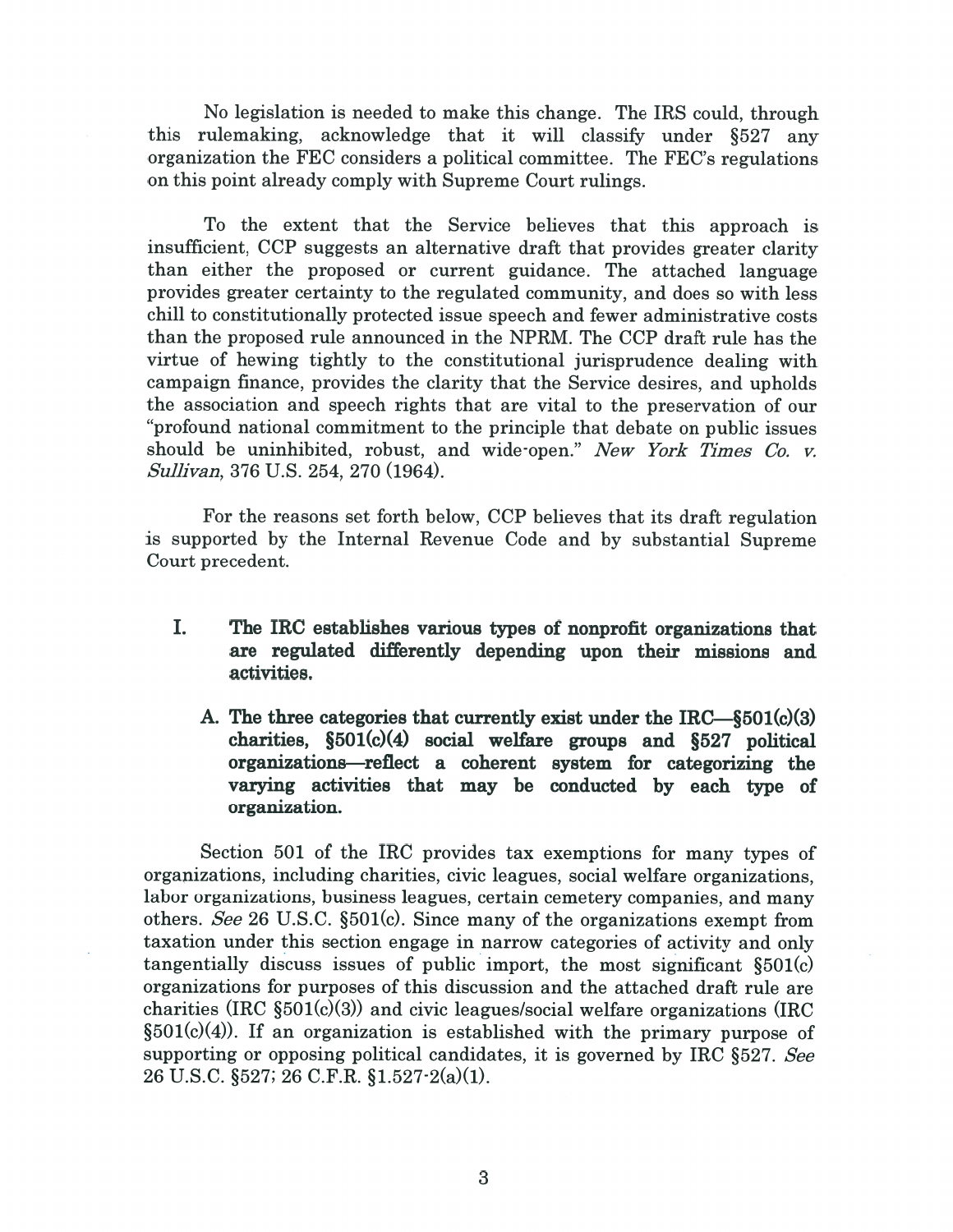A brief exploration of the activities undertaken by each form of nonprofit organization is key to understanding the place each occupies within the IRC's presen<sup>t</sup> regulatory paradigm. It also demonstrates that <sup>a</sup> coherent system for regulating political activity is already implicit in the IRC and regulations. Thus, clarification and guidance may be achieved in <sup>a</sup> straightforward manner under the existing system.

> 1. §501(c)(3) governs organizations with charitable, educational, scientific, religious, and various other purposes enumerated in the statute. These groups may educate the public concerning issues of public policy and conduct limited lobbying concerning legislation, but may not advocate the election or defeat of candidates for public office.

Organizations exempt from taxation under  $\S501(c)(3)$  may not engage in activity supporting or opposing <sup>a</sup> candidate. 26 U.S.C. §501(c)(3) (banning "participat[ionl in, or interven[tionl in (including the publishing or distributing of statements), any political campaign on behalf of (or in opposition to) any candidate for public office"). "Public charity"  $\S501(c)(3)$ organizations may engage in only limited lobbying activity. Id. ("no substantial par<sup>t</sup> of the activities of which is carrying on propaganda, or otherwise attempting, to influence legislation")<sup>1</sup>; 26 C.F.R  $1.501(c)(3)$ -1(3). If a  $\S501(c)(3)$  organization is a "private foundation," then it may not engage in lobbying activity at all.

The prohibition on political activity is of relatively recent vintage, having been added when then-Senator Lyndon B. Johnson introduced an amendment to the Revenue Act of 1954 which congress adopted without comment, explanation, or legislative finding. Patrick L. O'Daniel, More Honored in the Breach: A Historical Perspective of the Permeable IRS Prohibition on Campaigning by Churches, 42 B.C. L. REV. 733, 740-741 (2001) (citing 100 CONG. REc. 9604 (1954)); see Revenue Act of 1954, Pub. L. No. 83- 591  $\S501(c)(3)$ ; 68 Stat. 736, 899 (1954). General historical consensus is that the addition of the political activity prohibition was due to <sup>a</sup> protracted campaign in the senator's home state of Texas. See, e.g., O'Daniel  $42$  B.C. L. REV. at 741-68 (detailing political situation at the time of the Revenue Act of 1954).

The prohibition of "substantial" lobbying, by contrast, can be traced back to the Revenue Act of 1934. See Pub. L. No. 73-216 §23(o), 48 Stat. 680, 690 (1934). In practice, the cutoff for how much lobbying constitutes

<sup>&</sup>lt;sup>1</sup> An organization may address some of this ambiguity by electing treatment under IRC §501(h), which allows <sup>a</sup> larger and defined percentage of its budget to be spen<sup>t</sup> on lobbying.

<sup>&</sup>lt;sup>2</sup> See 26 U.S.C. §509(a) (defining "private foundation" as opposed to "public charity").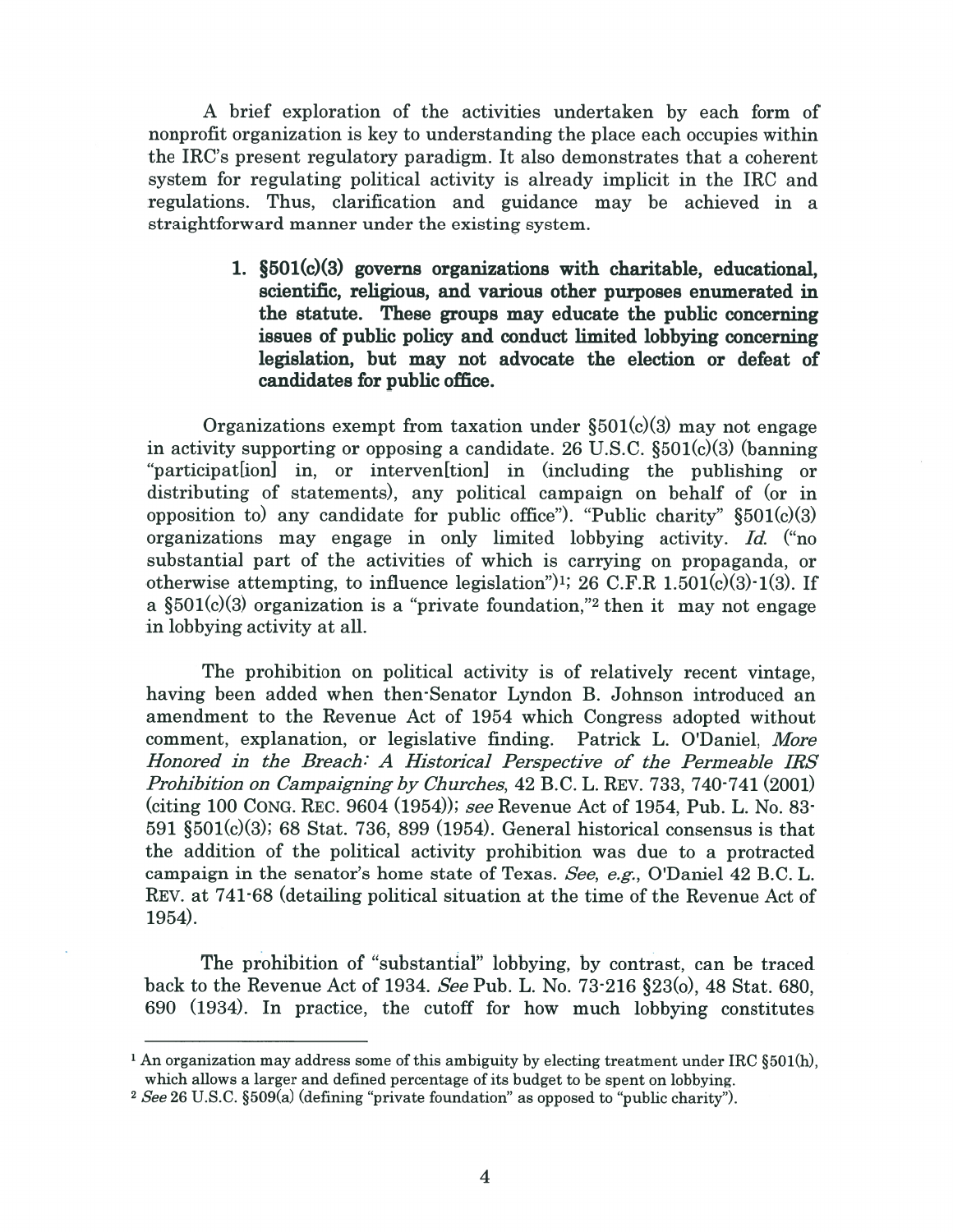"substantial" activity is unclear. The definition of "attempting  $\Box$  to influence legislation" is rather expansive, covering communications to the general public as well as communications to legislators.<sup>3</sup> See 26 U.S.C. §4911(d).<sup>4</sup> Indeed, there is no bright-line test to determine what constitutes "substantial" activity on the part of a  $\S501(c)(3)$  organization.<sup>5</sup>

To engage in more extensive lobbying on legislation, as opposed to general discussion or analysis of public-policy issues, than is permitted under the  $\S501(h)$  election, organizations currently must organize a  $\S501(c)(4)$  arm. Doing so has substantial consequences, as donors to  $$501(c)(4)$  organizations do not receive the charitable tax deduction enjoyed by those giving to  $$501(c)(3)s.$ 

> 2. §501(c)(4) organizations generally work to advance social welfare in order to improve the common good. These groups may involve themselves in educational efforts, unlimited lobbying, and explicit suppor<sup>t</sup> for or opposition to federal candidates, provided that political activity is not the primary activity used to advance social welfare.

In contrast to  $$501(c)(3)$ , IRC  $$501(c)(4)$  defines social welfare organizations as:

- (A) civic leagues or organizations not organized for profit but operated exclusively for the promotion of social welfare, or local associations of employees, the membership of which is limited to the employees of <sup>a</sup> designated person or persons in <sup>a</sup> particular municipality, and the net earnings of which are devoted exclusively to charitable, educational, or recreational purposes.
- (B) Subparagraph (A) shall not apply to an entity unless no par<sup>t</sup> of the net earnings of such entity inures to the benefit of any private shareholder or individual.

<sup>&</sup>lt;sup>3</sup> There are exceptions to the general ban on communicating with legislators. See 26 U.S.C.  $§4911(d)(2)$ . For example, if the public charity is called to testify before a legislative body to give technical advice, then that is not "lobbying" within the IRC. 26 U.S.C  $\S 4911(d)(2)(B)$ .

<sup>&</sup>lt;sup>4</sup> 26 U.S.C. §4911 only applies to the lobbying activity of organizations that have elected treatment under 26 U.S.C. §501(h). 26 U.S.C. §4911(2). But since neither IRC §501(c)(3) nor its supporting regulations contain <sup>a</sup> precise definition of "propaganda" or "influence legislation," default practice is to examine the activity under IRC §4911.

<sup>5</sup> courts have used varying tests in fact-specific cases—providing little generally applicable guidance. See, e.g., Haswell v. United States, 500 F.2d 1133 (Ct. Cl. 1974); Christian Echoes Nat'l Ministry v. United States, 470 F.2d 849 (10th Cir. 1972); Seasongood v. Comm'n of Internal Revenue, <sup>227</sup> F.2d <sup>907</sup> (6th cir. 1955). IRC §501(h) creates an optional safe harbor and definition of substantial lobbying activity, but it is available only to  $$501(c)(3)$ organizations (not  $\S501(c)(4)$  or other advocacy nonprofits). See 26 U.S.C.  $\S501(h)$ .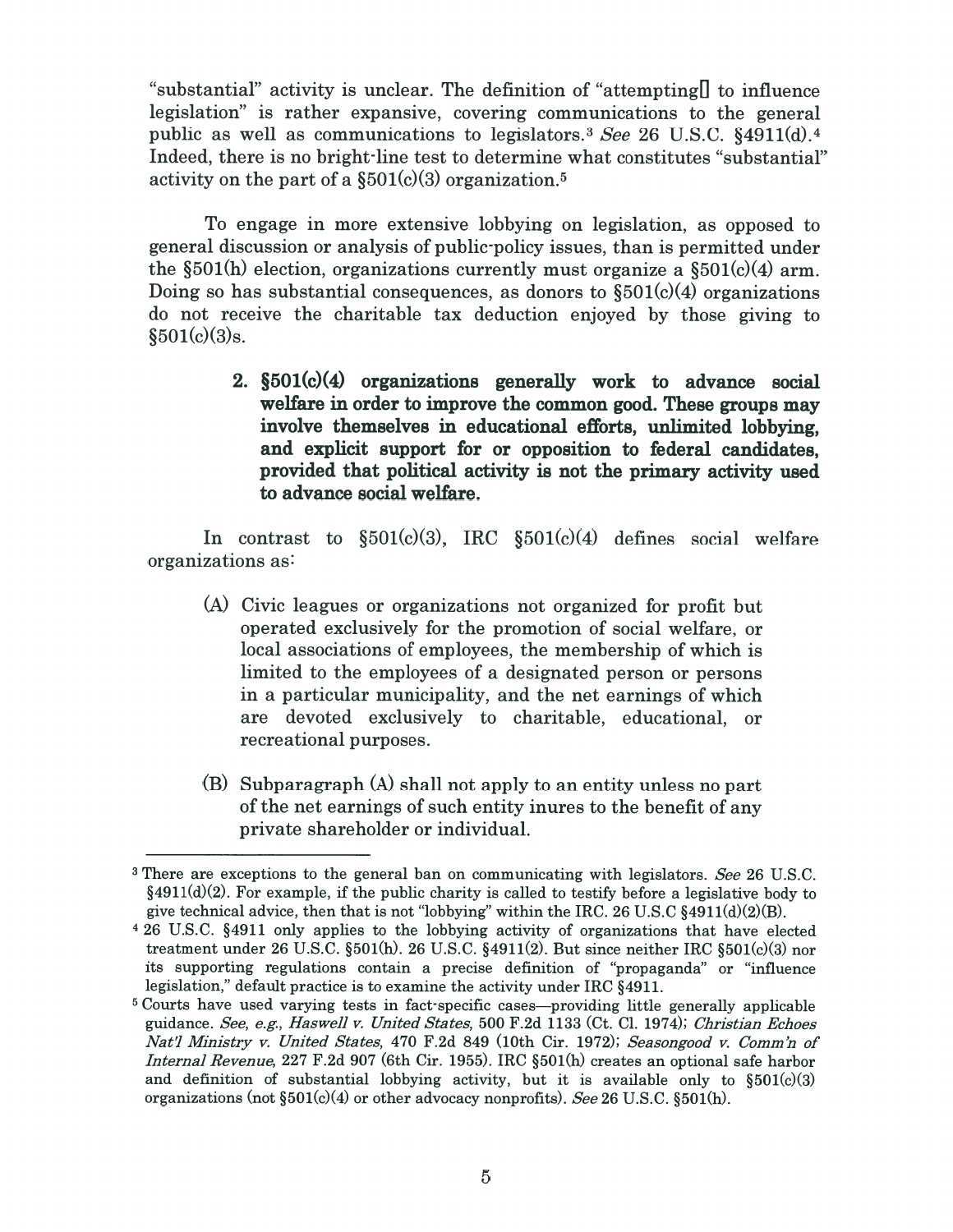The Service has refined the definition of social welfare to govern organizations "primarilyengaged in promoting in some way the common good and general welfare of the people of the community." 26 C.F.R.  $$1.501(c)(4)$  $1(a)(2)(i)$ (emphasis added). The IRS has also issued regulations stating that activity in suppor<sup>t</sup> or opposition to <sup>a</sup> candidate is not "promotion of social welfare." 26 C.F.R.  $$1.501(c)(4) \cdot 1(a)(2)(ii)$  ("The promotion of social welfare does not include direct or indirect participation or intervention in political campaigns on behalf of or in opposition to any candidate for public office").

This overall IRC framework is logical given the need for <sup>a</sup> practical distinction between the purely charitable or educational mission of <sup>a</sup>  $\S501(c)(3)$  organization, and the social welfare advocacy of  $\S501(c)(4)$ organizations. Indeed, some of the most respected  $$501(c)(4)$  organizations advocate for the homeless, the environment, civil liberties, economic freedom, fiscal responsibility, efficient government, gun rights, gun control, and historical preservation—to name just <sup>a</sup> few causes relating to social welfare. Unlike a  $\S501(c)(3)$  organization, the  $\S501(c)(4)$  organization is specifically conceptualized as <sup>a</sup> group advocating for certain public policies as <sup>a</sup> means to promote "social welfare." INTERNAL REVENUE SERVICE, Social Welfare Organiza tions, http ://www.irs. gov/Charities-&-Non-Profits/Other-Non Profits/Social-Welfare-Organizations (last accessed Aug. 8, 2013) ("Seeking" legislation germane to the organization's programs is <sup>a</sup> permissible means of attaining social welfare purposes."). For example, the Sierra Club advocates for tougher pollution controls and for laws like the Safe Chemicals Act of 2011. SIERRA CLUB, Toxics, http://www.sierraclub.org/toxics/ (last accessed Aug. 8 2013). Likewise, the Brady Campaign to Prevent Gun Violence mobilizes the public to pressure legislators for stricter gun control laws. BRADY CAMPAIGN TO PREVENT GUN VIOLENCE, Take Action, http://www.bradycampaign.org /?q=take-action (last accessed Aug. 8 2013).

These activities do not cease to serve social welfare merely because an election—a frequent event in our democracy—is taking place. Indeed, citizens are more likely to consider these issues as public interest soars during the period surrounding elections. See, e.g., Lundy R. Langston, Affirmative Action, A Look at South Africa and the United States: A Question of Pigmentation or Leveling the Playing Field? 13 AM. U. INT'L L. REV. 333, 340 ( 1997) ("During an election year divisive issues tend to come to the forefront because politicians know that these issues ge<sup>t</sup> excellent media attention that influences potential voters"); John Gastil, Justin Reedy, and Chris Wells, The Voice of the Crowd - Colorado's Initiative: When Good Voters Make Bad Policies: Assessing and Improving the Deliberative Quality of Initiative Elections, 78 U. COLO. L. REV. 1435, 1459 (2007) (noting in context of state initiative elections that "[m]ost voters pay some degree of attention to the[] issues during elections and receive some periodic contact from campaigns").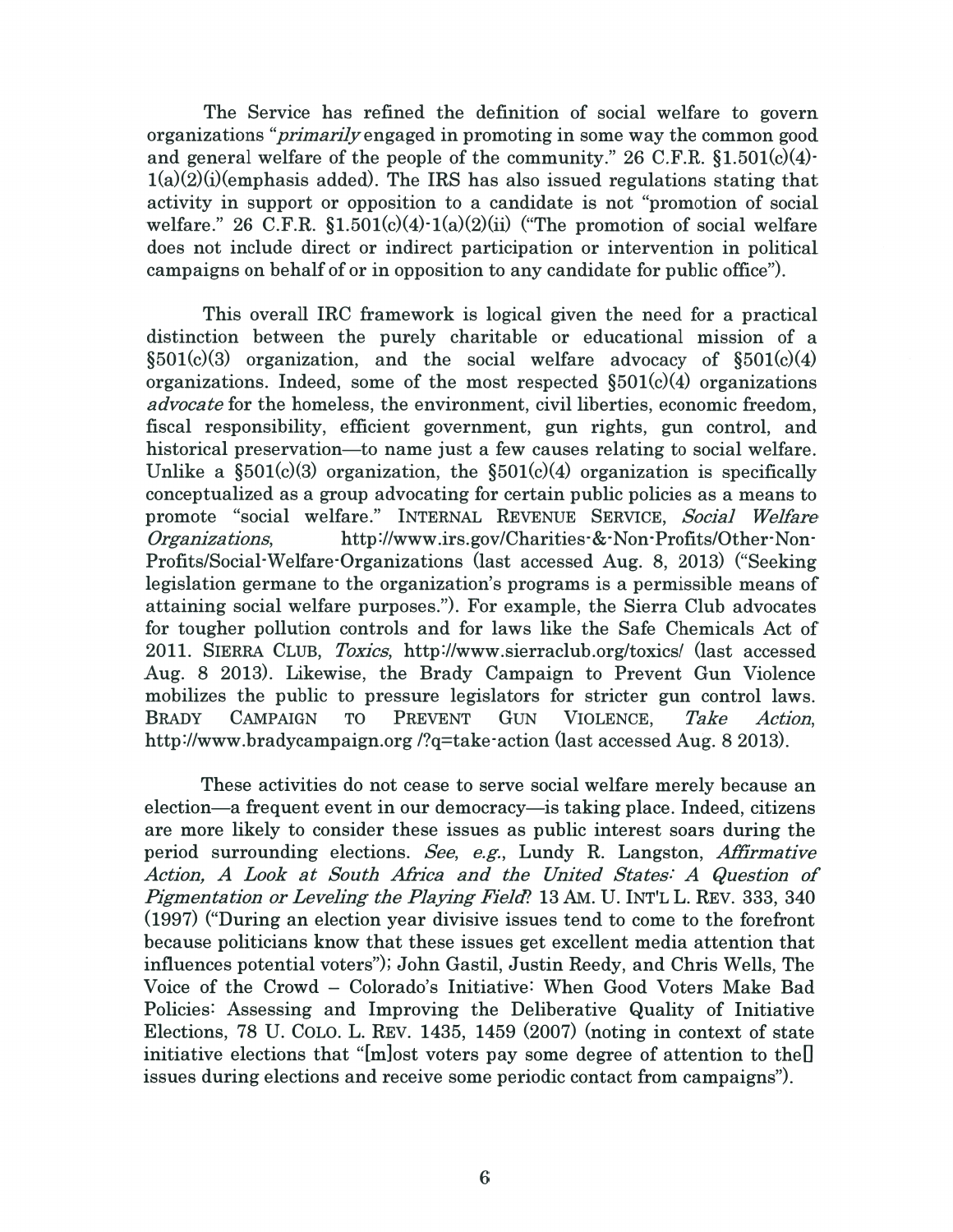While no precedential ruling articulates it as such, the general operating assumption is that the political activity that cannot be the primary activity of a  $\S501(c)(4)$  organization is substantively similar to the activity that  $\S501(c)(3)$  organizations cannot engage in at all. See, e.g., I.R.S. Priv. Ltr. Rul. 1996-9652026 22 (Oct. 1, 1996) ("[i]t follows that any activities constituting prohibited political intervention by a section  $501(c)(3)$ organization are activities that must be less than the primary activities of <sup>a</sup> section  $501(c)(4)$  organization..."). In the context of direct political activity, however, Revenue Ruling 81-95 provides helpful guidance, noting that  $§501(c)(4)$  organizations *may* engage in political activity supporting candidates. IRS Rev. Rul. 81-95 1981-1 C.B. 332. This political activity can include "financial assistance and in-kind services" to candidates. Id. So long as political activity is not the *primary* activity of the  $\S501(c)(4)$  organization, the Ruling reasons, the organization may keep its tax-exempt status. Id.

# 3. §527 organizations engage in political activity supporting or opposing candidates. These organizations may conduct only insubstantial educational or lobbying activities.

By its express terms, IRC §527 governs the taxation of "political" organizations "organized and operated primarily for the purpose of directly or indirectly accepting contributions or making expenditures, or both, for an exempt function." 26 U.S.C.  $\S527(e)(1)$ . Counterintuitively, "exempt function" for <sup>a</sup> §501(c) organization does not mean <sup>a</sup> function that is "tax exempt," but one that may not be its primary activity and may be taxed because it does not qualify as activity under the IRC §501(c) tax exemptions. In other words, "exempt" is double negation. 26 U.S.C.  $\S527(f)$ .<sup>6</sup> Under IRC  $\S527$ , an "exempt" function" is:

[TIhe function of influencing or attempting to influence the selection, nomination, election, or appointment of any individual to any Federal, State, or local public office or office in <sup>a</sup> political organization, or the election of Presidential or Vice-Presidential electors, whether or not such individual or electors are selected, nominated, elected, or appointed.

26 U.S.C. §527(e)(2).

While <sup>a</sup> §527 organization may engage in activity that is not "political activity," such as hosting educational workshops, lobbying, or social activities, these activities must be an insubstantial portion of its program activities. 26 C.F.R.  $1.527 - 2(a)(3)$ .

 $6$  By contrast, "exempt functions" are tax-exempt for  $\S527$  organizations. 26 U.S.C.  $\S527(c)(3)$ .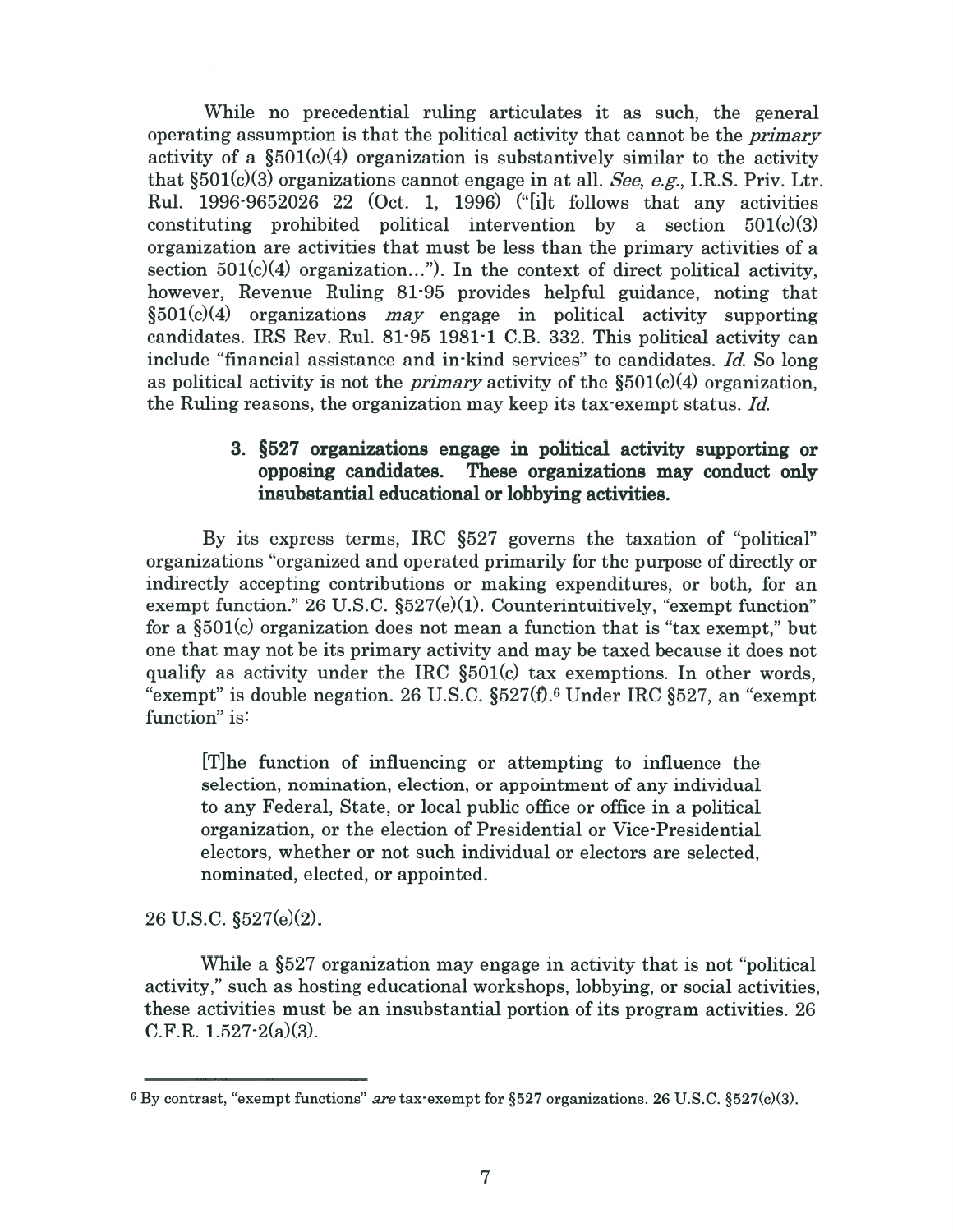Thus, the IRC already conceptualizes three "buckets" of activity, imposing appropriate tax status on organizations based upon which category they fall into.  $\S501(c)(3)$  organizations work to educate and engage in other charitable purposes, with limited lobbying and no political activity. Advocacy nonprofits work on behalf of <sup>a</sup> variety of interests, and include groups promoting the common good, labor organizations, farm groups, and trade associations. These may engage in <sup>a</sup> blend of activities encompassing education, lobbying, and politics, as long as political activity does not become their primary activity. And §527 organizations advocate for or against political candidates<sup>7</sup> based on the candidates' views on public policy or other criteria developed by the organization. Taken together, these provisions allow groups to organize appropriately in suppor<sup>t</sup> of their mission, and provide for corresponding tax treatment.

ccP commends the Service for its recognition that, under the "facts and circumstances" approach, the method for determining what constitutes political activity—and by extension, applicable tax status—is unclear. See, e.g., IRS Rev. Rul. 2004-6, 2004-4 I.R.B. 328, 330 andiRS Rev. Rul. 2007-41, 2007-25 I.R.B. 1421. But if the *eleven* factors considered in determining whether each communication is "political activity" needlessly complicate the analysis, the NPRM's expansive new definition of "candidate-related political activity" would, in some ways, make things even worse. IRS Rev. Rul. 2004-6, 2004-4 I.R.B. at 330. Instead, the Service should use the three categories the IRC already outlines.

# II. The Supreme Court's Buckley v. Valeo decision describes the careful balancing needed to protect issue speech from the regulatory burdens that may be placed on political speech.

In *Buckley v. Valeo*, the Supreme Court noted that "a major purpose of. . . [the First] Amendment was to protect the free discussion of governmental affairs,... of course includ [ing] discussions of candidates." Buckley v. Valeo, 424 U.S. 1, 14 (1976) (quoting Mills v. Alabama, 384 U.S. 214, 218 (1966)).

FECA and its subsequent amendments sought to regulate such First Amendment activity. In an effort to clarify the First Amendment boundaries of regulable political activity, Buckley set the standard for regulation of political speech and association. Consequently, Buckley's examination of FECA provides an essential guide for the Service, so that it may avoid adopting any regulation that impermissibly impairs fundamental First

<sup>&</sup>lt;sup>7</sup> I.R.S. Priv. Ltr. Rul. 1999-25051 (June 25, 1999) (noting that, generally, expenditures to support or oppose state ballot initiatives are not for an exempt function activity); see also I.R.S. Tech. Adv. Mem. 92-49002 (June 30, 1992) (527 organization seeking an IRS ruling that its ballot measure advocacy and lobbying would constitute electioneering for §527 purposes based on its particular facts).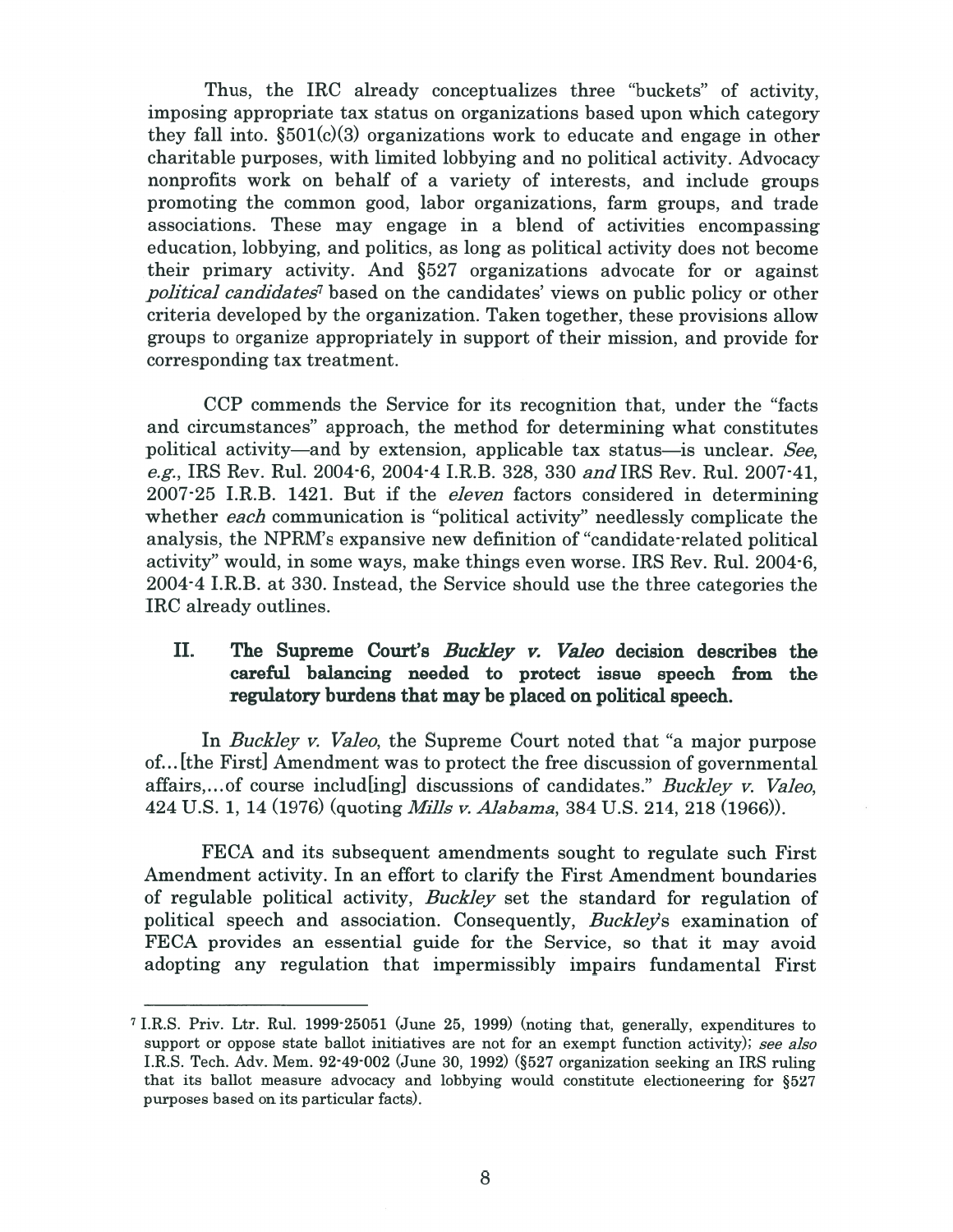Amendment rights,<sup>8</sup> as the NPRM does. *Buckley* focused on two problems of regulating political activity: chilling issue speec<sup>h</sup> and undue disclosure of membership lists. *Buckley* balanced the competing interests at stake in a manner that preserved the purpose behind FECA while protecting the First Amendment.

### A. Protecting issue speech from chill.

In *Buckley*, the Court expressed concern about the effects vague laws have upon the freedom of speech. Not only may <sup>a</sup> vague law be applied inconsistently or arbitrarily, but such <sup>a</sup> law might also "operate to inhibit protected expression by inducing citizens to steer far wider of the unlawful zone." Id. at 41 n. 8. Thus, a speaker may "hedge and trim" before speaking. Id. at 43. The First Amendment needs "breathing space to survive, [and so] governmen<sup>t</sup> may regulate in the area only with narrow specificity." Id. (quoting *NAACP v. Button*, 371 U.S. 415, 433 (1963)). In the political arena, the specificity requirement is particularly important, because discussion of public policy issues frequently overlaps with discussion of political candidates:

For the distinction between discussion of issues and candidates and advocacy of election or defeat of candidates may often dissolve in practical application. Candidates, especially incumbents, are intimately tied to public issues involving legislative proposals and governmental actions. Not only do candidates campaign on the basis of their positions on various public issues, but campaigns themselves generate issues of public interest.

Id. at 42. Of course, FECA attempted to divine this difficult distinction—but the Buckley Court found that it failed to avoid the vagueness problem.

FECA originally attempted to impose an expenditure cap: "[n] person may make any expenditure... *relative to a clearly identified candidate* during a calendar year which  $\ldots$  exceeds \$1,000." Id. at 39 (emphasis added). In addition to the constitutional problems with the \$1,000 cap, the Court found that the phrase "relative to <sup>a</sup> clearly identified candidate" was vague. Id. at 44.

<sup>&</sup>lt;sup>8</sup> The Supreme Court has held that, in the context of a  $\S501(c)(3)$  organization, tax-exempt status is <sup>a</sup> "subsidy" from the governmen<sup>t</sup> and therefore the Service may <sup>p</sup>lace restrictions upon lobbying activities of the tax-exempt organization. Regan v. Taxation with Representation, 461 U.S. 540, 544-46 (1983).  $\S 501(c)(4)$  donations and  $\S 527$  contributions, however, are "after tax."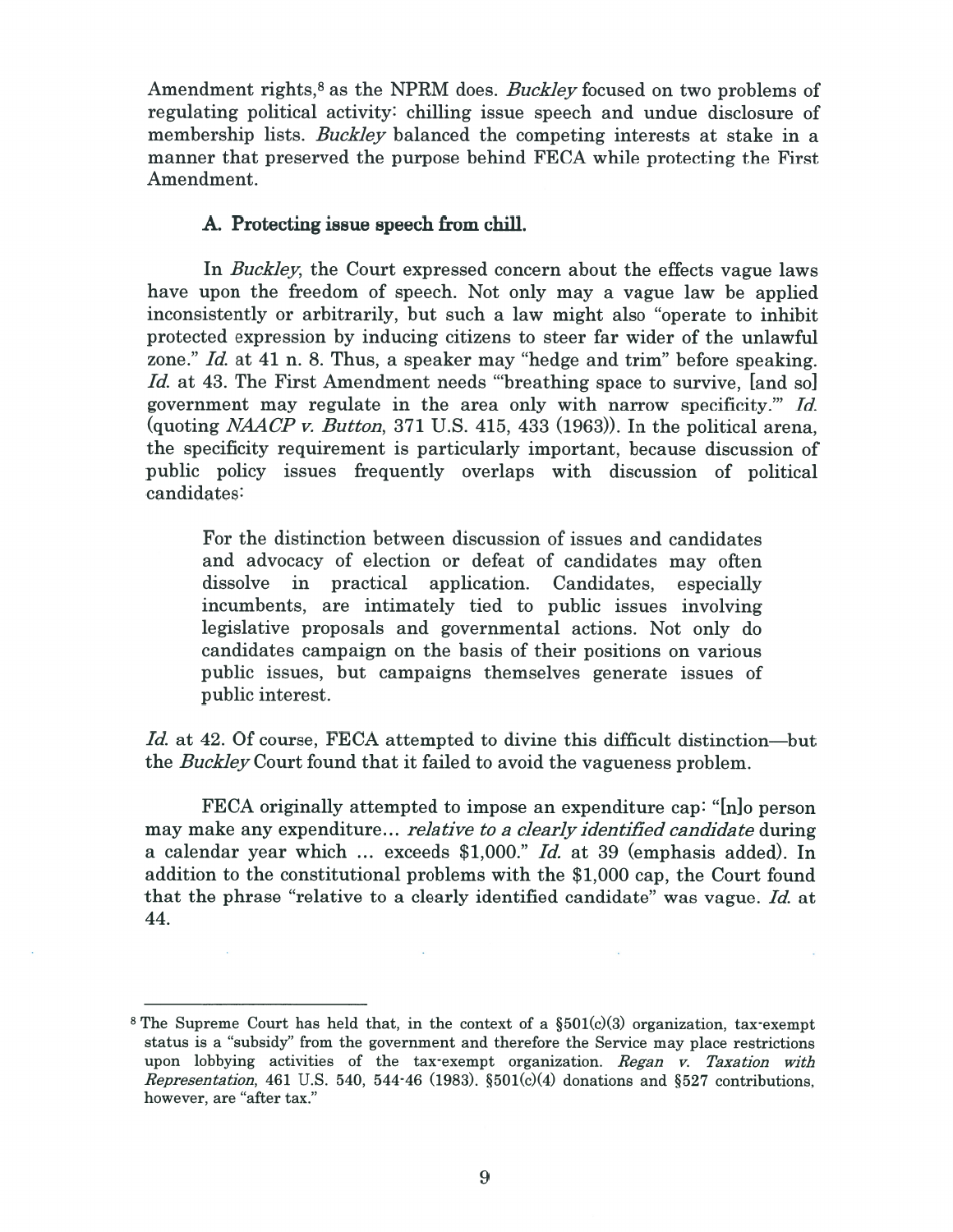The Court crafted an elegant solution. Because the phrase "relative to <sup>a</sup> clearly identified candidate" left speakers with no opportunity to know in advance whether their conduct was regulated political speech or unregulated issue speech, the Court was compelled to narrow the interpretation of the phrase. To avoid vagueness, FECA had to "be construed to apply only to expenditures for communications that in express terms advocate the election or defeat of <sup>a</sup> clearly identified candidate for federal office." Id. To provide clarity to this phrase, the Court dropped the highly influential footnote 52, which limited regulable speech to "express words of advocacy of election or defeat, such as 'vote for,' 'elect,' 'support,' 'cast your ballot for,' 'Smith for Congress, 'vote against, 'defeat,' [and] 'reject.'" Id. at 44 n. 52.

The key, then, is recognizing that the line between discussion of issues and discussion of candidates is, at best, blurry. The harm of vague regulation is its potential to cause <sup>a</sup> would-be speaker to keep silent due to uncertainty about how the law will be applied. Thus, to remain within the bounds of the Buckley decision, regulation should err on the side of avoiding such chill, by providing objective rules that can be uniformly applied, and providing clarity in <sup>a</sup> manner that maximizes the free exchange of ideas guaranteed by the First Amendment. As Chief Justice Roberts has noted, in such cases "the tie goes to the speaker, not the censor." FEC v. Wis. Right to Life, Inc., 551 U.S. 449, 474 (2007) ("*WRTL II*") (Roberts, C.J., concurring).

Instead of construing the IRC in <sup>a</sup> manner erring on the side of expression, however, the NPRM attempts to address unconstitutional vagueness in <sup>a</sup> way that further expands regulatory reach. This is the opposite of what the Buckley decision and the First Amendment require. Moreover, because the NPRM would subject even more activity and <sup>a</sup> broader range of organizations to regulation by the Service, it increases the potential for the very abuses it is intended to guard against.

### B. Protecting the freedom to associate.

In addition to drawing <sup>a</sup> line between issue speech and political speech, the Supreme Court has also recognized the need to protect the freedom of association from undue and excessive disclosure. See, e.g., Gibson v. Florida Legislative Comm., 372 U.S. 539 (1963); Shelton v. Tucker, 364 U.S. 479 (1960); Bates v. Little Rock, 361 U.S. 516 (1960); NAACP v. Ala. ex rel. Patterson, 357 U.S. 449 (1958).

Indeed, Buckley also has much to say about protecting the freedom of association in the campaign finance context. Disclosure of information about individuals who seek to involve themselves with <sup>a</sup> group—or even with <sup>a</sup> politician—implicates the freedom of association protected by the First Amendment. Buckley, 424 U.S. at 75.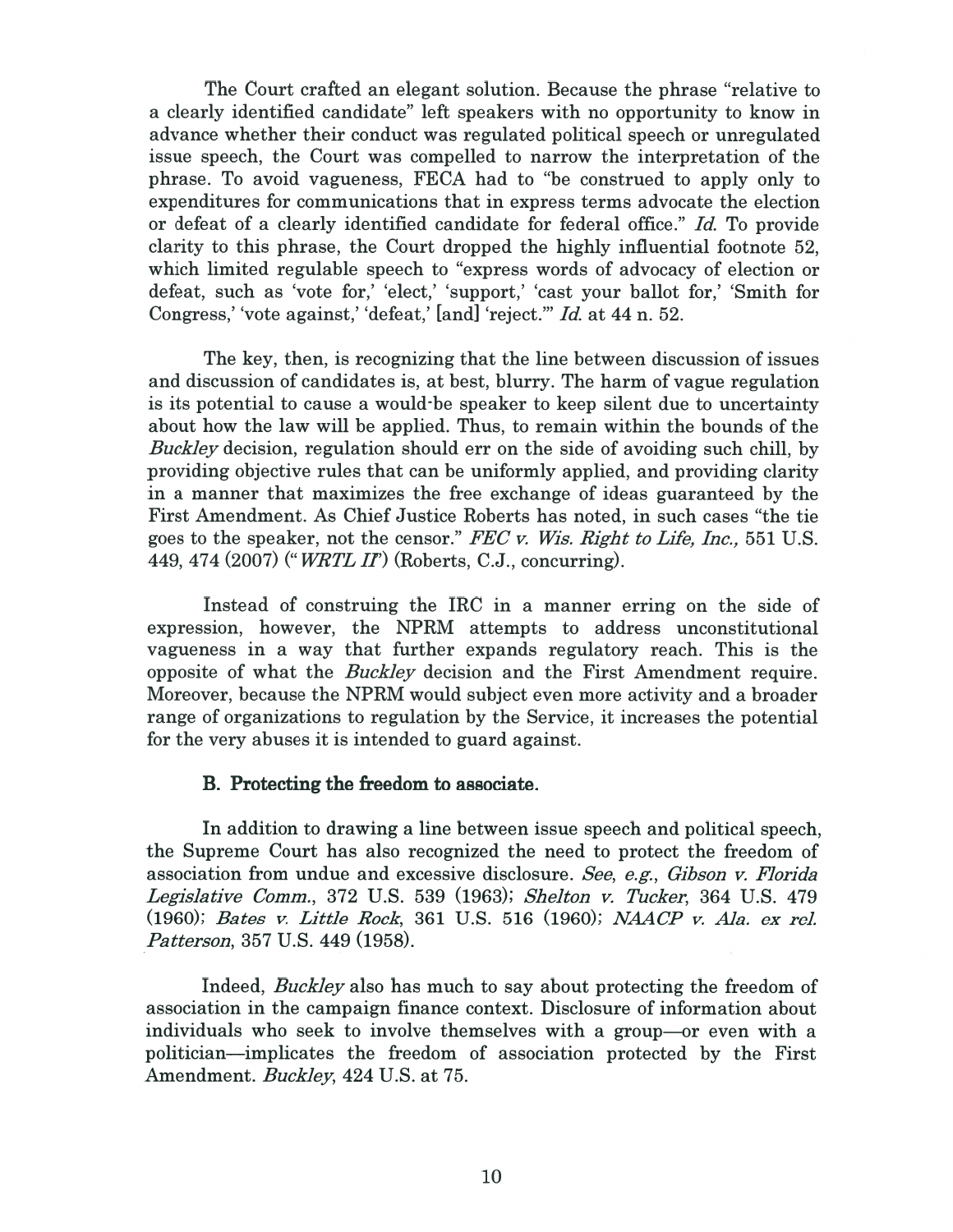The iteration of FECA considered by the *Buckley* Court required regular reporting and disclosure by "political committees"—organizations that made "contributions" and "expenditures." Id. at 79. The definition of "expenditures," however, was vague and implicated the confluence of spending money on issues and spending money to suppor<sup>t</sup> candidates. Id. Fortunately, Buckleyhad already carefully crafted an interpretation of FECA to ensure that issue speech was not unnecessarily entangled with the regulation of political speech. Id. at 44.

To preven<sup>t</sup> the disclosure requirement from reaching groups that merely mentioned candidates in the context of issue speech, the Buckley Court construed the relevant provisions to apply only to "organizations that are under the control of <sup>a</sup> candidate or the major purpose of which is the nomination or election of a candidate." Id. at 79. Expenditures by groups under the control of <sup>a</sup> candidate or with "the major purpose" of supporting or opposing a candidate "are, by definition, campaign related."  $Id$ . This language, now known as "the major purpose test," narrowed the reach of FECA's disclosure provisions to protect the associational freedoms of individuals.

As applied to individuals and groups that did not have "the major purpose" of political activity, the Buckley Court narrowed the definition of "expenditures" in the same way—"to reach only funds used for communications that expressly advocate the election or defeat of <sup>a</sup> clearly identified candidate." Id. at 80. To describe the term "expressly advocate," the Court simply incorporated the examples already listed in footnote 52. Id. at 80 n. 108 (incorporating *id.* at 44 n. 52).

In further expanding the body of First Amendment activity the IRS may regulate, the NPRM conflicts with this precedent. Instead, the Service should turn to *Buckley* for guidance in drafting a new, clearer rule that uses the framework contained within the IRC itself. Indeed, the separation of issue speech and political speech at the heart of Buckley is built into the three category framework of  $\S501(c)(3)$  charities, advocacy nonprofits  $(including \S501(c)(4)$  organizations), and  $\S527$  political organizations. The concurrent regulation and disclosure framework is also similar. Section 501(c)(3) organizations do not engage in political activity, and they may not even use <sup>a</sup> substantial portion of their funds to lobby on legislation. Advocacy nonprofits work to fulfill their mission through education, lobbying, advocacy and political activities, but, as provided in Buckley, may not permit suppor<sup>t</sup> for or opposition to candidates to become their primary activity. Finally, organizations that primarily advocate for or against candidates, §527 organizations, are subject to the most regulation and disclosure because they are engaging, at least in part, in what Buckley called "candidate" speech.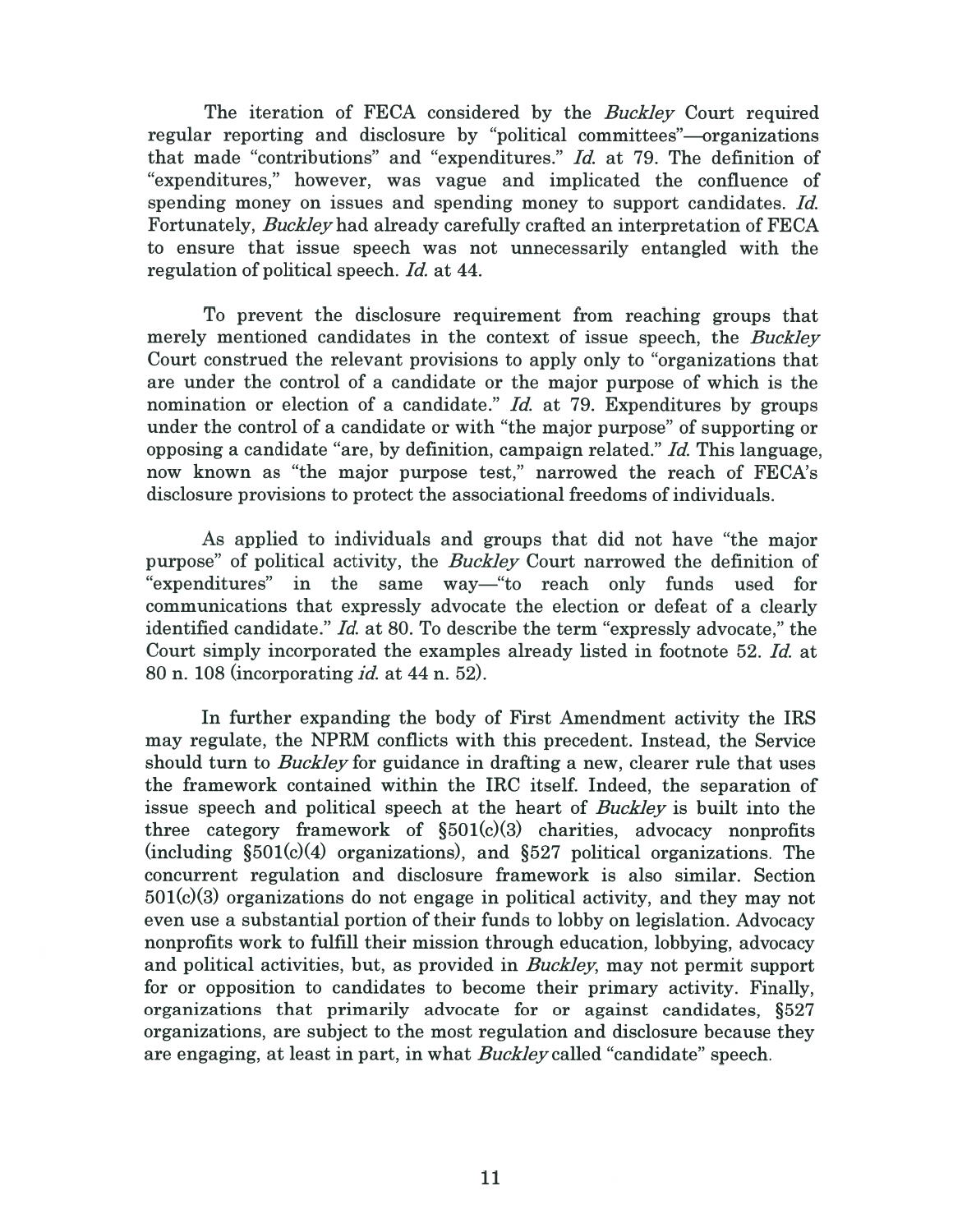III. A rule should respec<sup>t</sup> Supreme Court precedent, compor<sup>t</sup> with the Internal Revenue Code, provide clear guidance, be simple to understand and implement, and provide for equitable enforcement.

As demonstrated by recent events—and recognized by the Service itself<sup>9</sup>— the facts and circumstances test is inefficient to administer, and allows far too much discretion in its application. But in order to regain the public's trust, clarification via rulemaking must compor<sup>t</sup> with Buckley, <sup>a</sup> unanimous Supreme Court decision that provides an elegant solution to the complex problem of regulating political speech and association. Moreover, instead of regulating ye<sup>t</sup> more First Amendment activity, the new rule should be simple to follow and understand, and consistent with the IRC.

Therefore, 26 C.F.R.  $$1.501(c)(4)$  is should be amended to:

(1) clarify the definition of "political activity" under the IRC so that it comports with *Buckley's* definition of political activity, and (2) explicitly adopt *Buckley's* "the major purpose" test for analyzing "primary purpose" under the IRC.

CCP is not alone in this view. The American Civil Liberties Union recommended to the House Ways and Means Committee that:

Congress and/or the administration must formulate <sup>a</sup> qualitative definition of partisan political activity that is clear, easy to understand and easy to apply. To the extent the definition ranges beyond express advocacy for or against <sup>a</sup> candidate or party (and it should not range too far, if at all), covered activity must be clearly and narrowly delineated. The lodestar should be to limit IRS discretion, assuming tax exemp<sup>t</sup> review remains at the IRS, to the greatest extent possible. These limits would provide greater clarity to tax exemp<sup>t</sup> organizations, and would temper self-censorship and the chill on political speech currently created by vague and ill-defined rules and regulations.

Laura W. Murphy, et al., American Civil Liberties Union, Prepared Comments, before H. Comm. Ways and Means 5 (May 17, 2013) available at

<sup>&</sup>lt;sup>9</sup> See, Guidance for Tax-Exempt Social Welfare Organizations on Candidate Related Political Activities, REG 134417-13 at 9, 10 (Nov. 29, 2013) (Recognizing "that more definitive rules with respect to political activities related to candidates—rather than the existing, factintensive analysis—would be helpful in applying the rules regarding qualification for tax exempt status under section  $501(c)(4)$ ," and noting the need to "distinguish the proposed rules under section  $501(c)(4)$  from the section  $501(c)(3)$  standard.").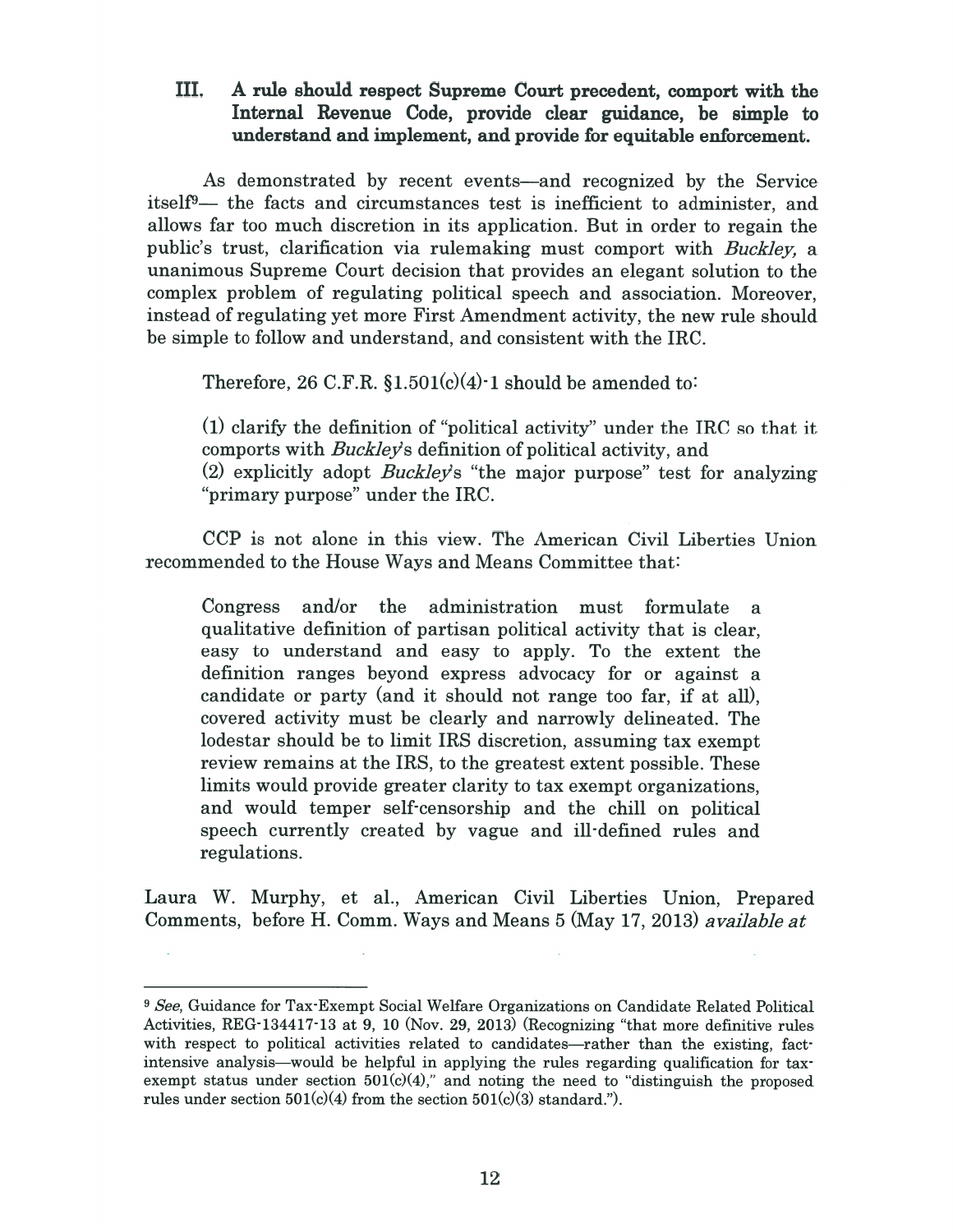https:// www.aclu.org/files/assets/5 $\cdot$ 17 $\cdot$ 13\_ $\cdot$  testimony for camp wm hearin g\_final.pdf.

Writing <sup>a</sup> regulation in this fashion builds upon <sup>a</sup> large body of Court rulings and FEC regulations that are well understood, in contrast to the NPRM which, other than eliminating the facts and circumstances test, seems to do little more than expand the application of the existing (and failing) regime. Adopting the approach Buckley and the current IRC suggest will greatly reduce the risk of selective enforcement. Such <sup>a</sup> standard will also make compliance and auditing far simpler for both covered organizations and the IRS, since nearly all expenditures for political activities are already publicly reported to both the Federal Election Commission and equivalent state agencies.

# Iv. With these considerations in mind, the Center for Competitive Politics submits <sup>a</sup> draft rule clarifying the scope and application of Section 501(c)(4).

Considering the above analysis, we propose <sup>a</sup> rule, which is attached as Annex 1. To the extent possible, the proposed rule uses existing law and FEC regulations to define express advocacy and suppor<sup>t</sup> for candidates and political activities. We believe the rule is both precise in its definition and comprehensively captures all political activities regulated by the IRC.

Additionally, basing the regulation on existing FEC rules is in keeping with Congress's directive that "the [Federal Election] Commission and the Internal Revenue Service shall consult and work together to promulgate rules, regulations, and forms which are mutually consistent." 2 U.S.C. §438(f).

Thank you for considering these comments and our proposed alternative. We look forward to working with you, your staff, and the Department of the Treasury to develop <sup>a</sup> rule that provides clear guidance to social welfare organizations, respects vital First Amendment rights, and eases the Service's tax administration burdens.

Respectfully submitted,

Bradley A. Smith Allen Dickerson Chairman Legal Director

Cc: The Honorable Jacob J. Lew, Secretary of the Treasury The Honorable Max Baucus, Chairman, Committee on Finance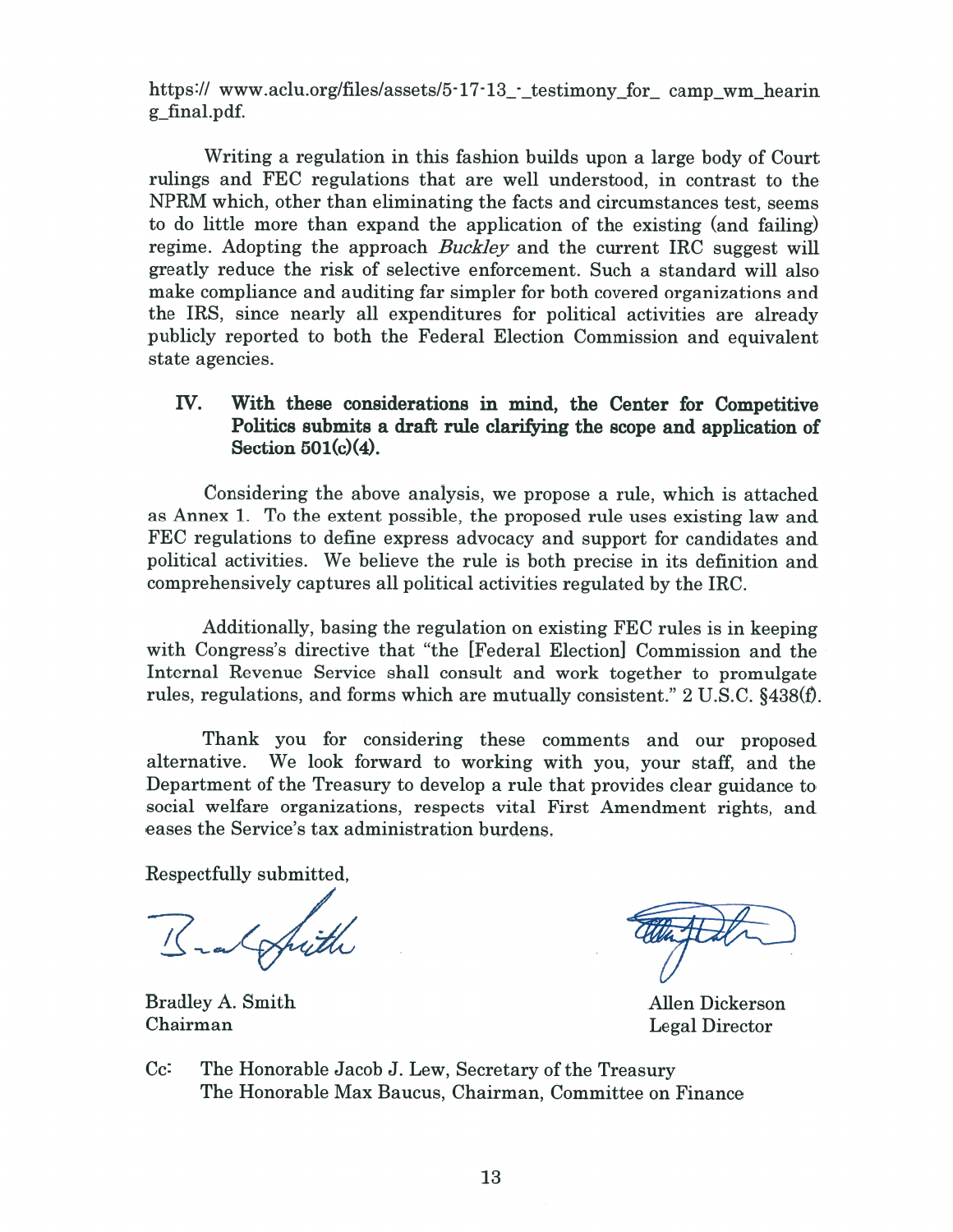- The Honorable Orrin G. Hatch, Ranking Member, Committee on Finance
- The Honorable Dave Camp, Chairman, Committee on Ways and Means
- The Honorable Sander Levin, Ranking Member, Committee on Ways and Means
- The Honorable Darrell E. Issa, Chairman, Committee on Oversight and Government Reform
- The Honorable Elijah Cummings, Ranking Member, Committee on Oversight and Government Reform
- The Honorable Michael F. Bennet, Chairman, Subcommittee on Taxation and IRS Oversight, Committee on Finance
- The Honorable Michael B. Enzi, Ranking Member, Subcommittee on Taxation and IRS Oversight, Committee on Finance
- The Honorable Charles Boustany, Chairman, Subcommittee on Oversight, Committee on Ways and Means
- The Honorable John Lewis, Ranking Member, Subcommittee on Oversight, Committee on Ways and Means
- The Honorable Jim Jordan, Chairman, Subcommittee on Economic Growth, Job Creation, and Regulatory Affairs
- The Honorable Matt Cartwright, Ranking Member, Subcommittee on Economic Growth, Job Creation, and Regulatory Affairs
- Mark Mazur, Assistant Secretary for Tax Policy,

Department of the Treasury

- William J. Wilkins, Chief Counsel, Internal Revenue Service
- Nina E. Olson, National Taxpayer Advocate
- Michael Julianelle, Acting Commissioner,

IRS Tax Exempt and Government Entities Division Ruth Madrigal, Office of Tax Policy, Department of the Treasury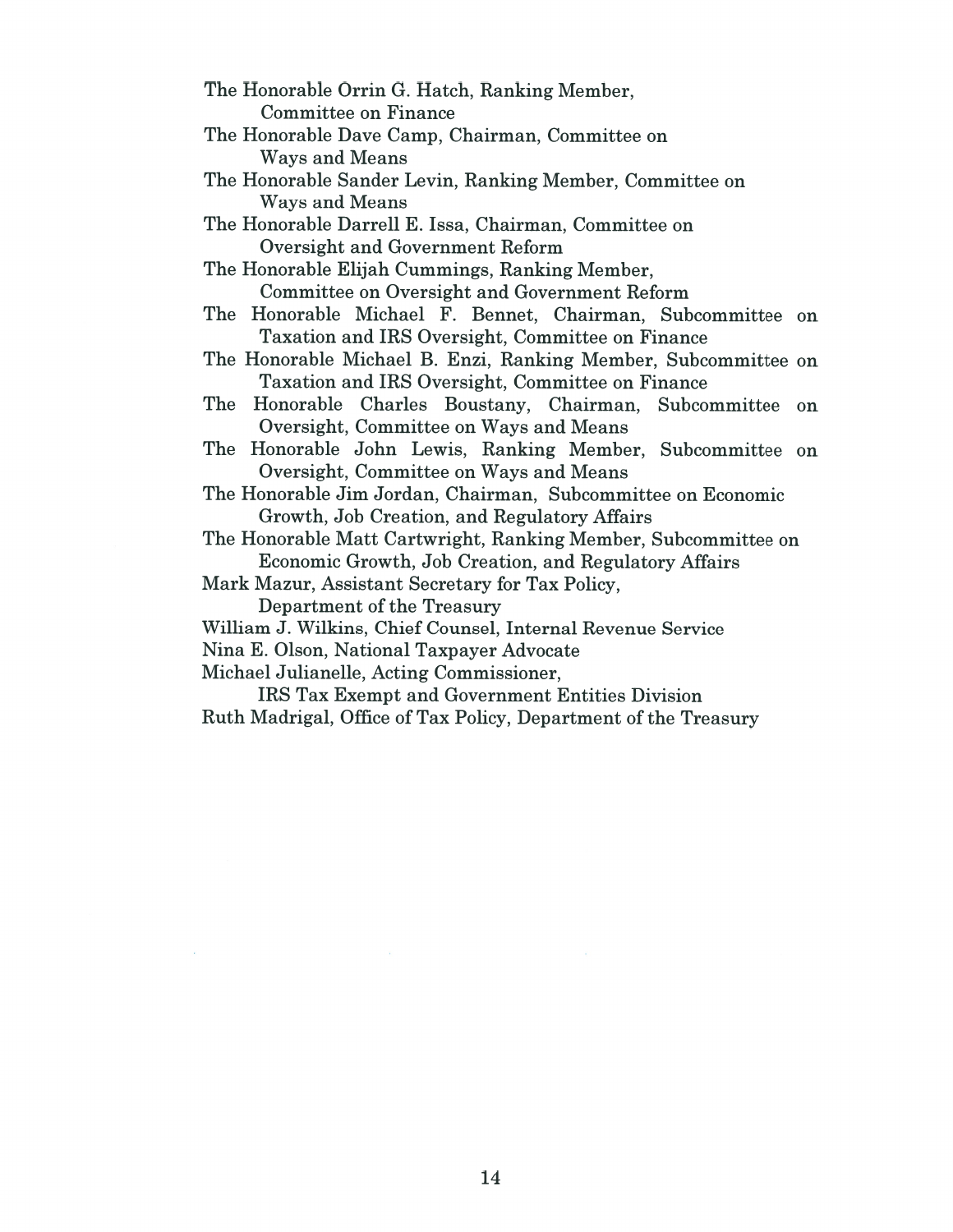# Annex 1

New text appears in an italics font. Deleted text appears in <sup>a</sup> strikethrough font.

Add <sup>a</sup> new 26 CFR 1.501(a)-2:

# 26 CFR  $1.501(a)$ -2 - Limited Activities.

(a) Limited Activities; Definition. The following activities are "limited activities" for organizations qualifying for an exemption under  $\S 1.501(c)(4)-1$ :

(i) Political activity as defined in  $\S1.501(a)$ -2(b); (ii) Operating a social club for the benefit, pleasure, or recreation of its members; and (iii) Carrying on a business with the general public in a manner similar to

organizations which are operated for profit. See, however, section  $501 (c)(6)$ and  $\S1.501 (c) (6)-1$ , relating to business leagues and similar organizations.

(b) Political activity; Definition. As used in this section, political activity means:

(1) Monetary or in-kind contributions to any organization that is exemp<sup>t</sup> under Section 527, including, but not limited to any:

- (1) political party,
- (2) political committee,
- (3) candidate committee,
- $(4)$  campaign committee that supports or opposes the recall of any elected state or local official, including efforts to bring about <sup>a</sup> recall election through the gathering of names on a petition or petitions, or
- (5) campaign committee to suppor<sup>t</sup> or oppose the retention ofany elected state or local official or judge.

(ii) Expenditures for any public communication that expressly advocates the election, nomination, defeat, recall or retention ofa clearly identified candidate or elected official, and that is required to be reported to the Federal Election Commission (FEC) or similar state or local authority in accordance with lawfully valid federal or state laws or regulations.

(iii) Expenditures for communications that in express terms call for the election or defeat of candidates affiliated with any federal, state or local political party such as "Vote Democratic," "Vote for Republicans", "Help Democrats Take Back the House" or "Say No to Republicans on [date ofelection]," or communications of party slogan(s) or individual word(s), which in the context of only the communication itself can have no other reasonable meaning than to urge the election or defeat ofone or more candidate(s) affiliated with <sup>a</sup> federal, state or local political party.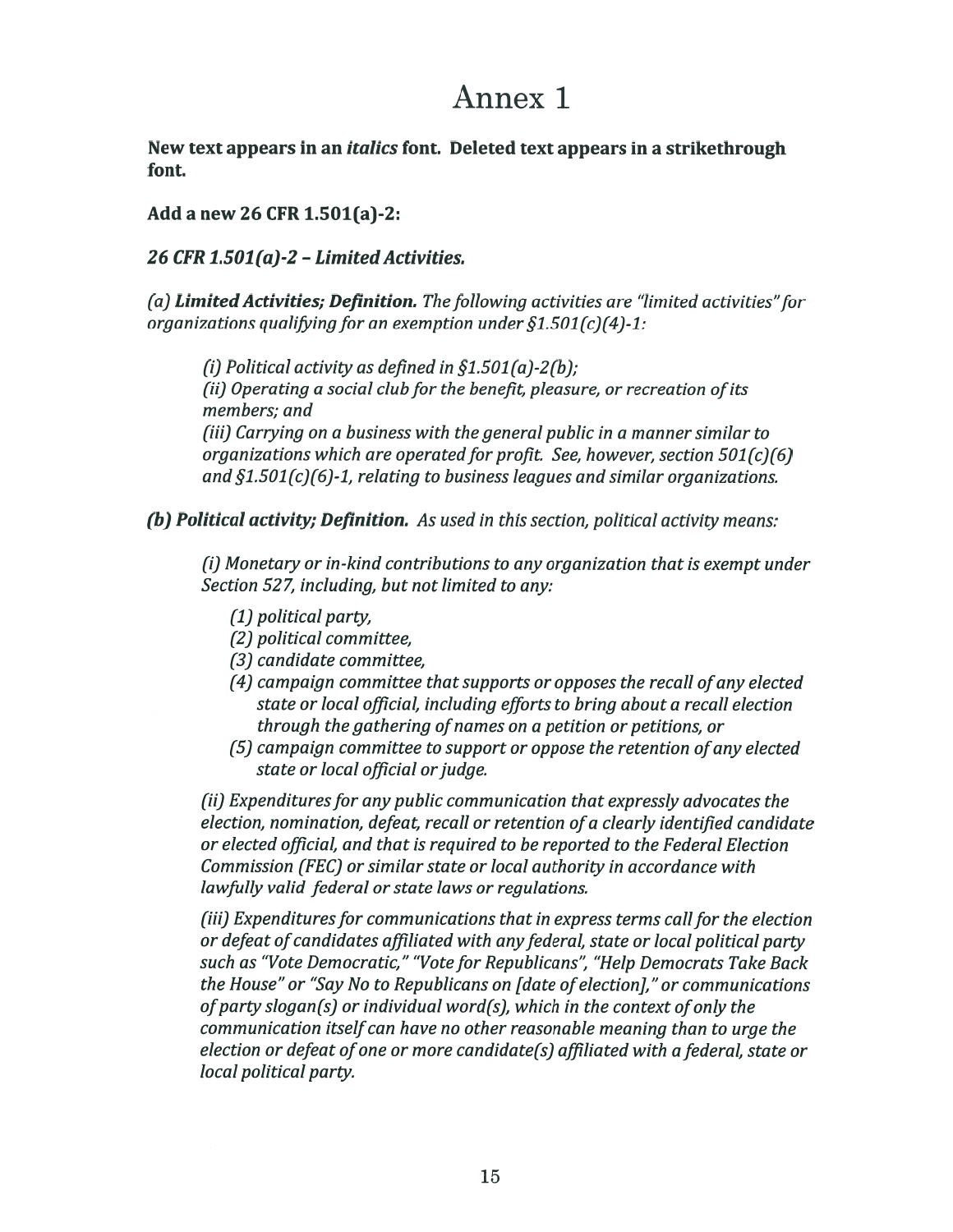iv) expenaitures for facilitating the making of contributions.<br>committee as defined in 11 CFR §114.2(f) or successor reaula penditures for facilitating the making of contributions to<br>...

(v on th<br>1. 1. (v de (v es<br>1. C es (v es he-vote drives or distribution of voter auides. unless done rg t ei<br>eice<br>e § Expenattures or<br>anization for car<br>vote drives or di<br>CFR §114.3, 11 C.<br>The direct fund-<br>ned in subsection<br>I The direct fund<br>blished under 2 Expenaitures or th<br>ganization for cand<br>e-vote drives or dist<br>CFR \$114.3. 11 CFF §114.2(f) or successo<br>ket value for use of tl<br>irty appearances, vot<br><sup>c</sup>voter auides. unless re issel<br>regi.<br>ne in<br>oliti<br>segi<br>law<br>rsor<br>i-vii)<br>as a is to<br>latic<br>ts o<sub>j</sub><br>istra<br>ical<br>regi e assets of the<br>rr registration,<br>'one in accorda olitica<br>, get-<br>, get-<br><br>vity if ii<br>izatio<br>.

direct fund-raisina expenditures in support of political activ defined in subsections  $(i)$ - $(v)$  of this section.

(vii) i ne a<br>establishe (vii) The direct fund-raising expenditures for a separate segregate aising expenditures in support of po<br>i (i)-(v) of this section.<br>raising expenditures for a separate s<br>.S.C. 441b(b)(2)(C) or similar state l<br>it contributions or grants to any per<br>ses as described in §1.501(a)-2(b)(i-

(viii) Direct or indirect contributions or arants to any person or entity if it is nrect or indirect contribution.<br>rked for purposes as describee ii) The direct fund-raising<br>tablished under 2 U.S.C. 4<br>iii) Direct or indirect cont<br>rmarked for purposes as<br>:**)(4)-1**<br>:**anizations and local as**: fund<br>|er 2<br>|ndire<br>|n**d long**<br>|ns raising<br>is (i)-(<br>raisin<br>U.S.C. 4<br>cct con<br>ses as<br>**ocal** as rt oj<br>ara<br>· sta<br>· 2(b<br><br>e**es.**<br>emp  $\sim$  C<sub>i</sub>

# 501(c) 77<br>(2)<br>(0)

#### izations and local associations of e

### (a) Civic organizatio

(1) In general. A civic league<br>described in section 501(c)<br>(i) It is not organized<br>(ii) It is operated exc<br>(2) Promotion of social we **n general.** A civic league or organization may be exempt as an organization tior<br>1iza<br>. A c<br>ctio<br>10f :  $\mathbf{so}$ <br>rg: *ons or gra<br>bed in §1.<br>ions of e<br>ation ma<br>l for prof<br>the prom* (2)<br>}<br>O :

(i) It is not organized or operated for profit; and<br>(ii) It is operated exclusively for the promotion of soci<br>comotion of social welfare ed<br>n<br>n<br>e:

#### otion of social welfare—

. (.0) -t. -+ social welfare if it is primarily engaged in promoting in some way the common good and general welfare of the people of the community.<br>
organization embraced within this section is one which is operated<br>
for the purpose of  $f(c)(3)$  of for the purpose of bringing about civic betterments and social improvements it falls within the definition of "charitable" set forth in paragraph (<br>l.501(c)(3)-1 and is not an "action" organization as set forth in par **(i) in general.** An organizati<br>social welfare if it is primaril In general. An organization is operated exclusively for the promotion of general.<br>
bed in second<br>
(i) It is n<br>
(ii) It is do<br>
(ii) In gel<br>
social we<br>
common<br>
organiza<br>
for the puthrough in<br>
discussion<br>
welfare"<br>
if it falls<br>
§1.501(c)<br>
(c)(3) of 'sio ns<br>
tides iving the set of the code of the code of the code of the code of the code of the code of the code of the code of the code of the code of the code of the code of the code of the code of the code of the code of the **12ations—**<br>A civic leag<br>tion 501(c)<br>ot organize<br>operated ex<br>**of social w<br>neral.** An or<br>elfare if it is<br>good and g<br>tion embra<br>urpose of br of l<br>*hai<br>'oc*<br>ati<br>he nd<br>c)|<br>*niz* . An org<br>if it is p<br>and ge<br>ambrace<br>of bri<br>standwocace<br>ization<br>the dead is<br>panization<br>anization xclı<br>**wel**<br>prga<br>s pr<br>gen race<br>brir<br>*t me<br>cacy*<br>ion<br>edis 1<br>**zati**<br>**zati**<br>itien organizat<br>is primari<br>| general v<br>|-<br>| according interacy<br>| according interacy<br>| according interacy<br>| according interacy rated f<br> *r* for th<br>
-<br>
ion is o<br>
y enga<br> *relfare*<br>
in this<br>
bout ci<br> *ude, bu*<br>
ermen<br>
lalify fo<br>
"actior"<br> **colitics<br>
de dire<br>
paigns<br>
for is a<br>
fits precreation<br>
bout is a<br>
fits precreation<br>
bout is a<br>
dereation<br>
is a<br>** cia ani ate on neiste de la proporcional de la proporcional de la proporcional de la proporcional de la propor<br>De la proporcional de la proporcional de la proporcional de la proporcional de la proporcional de la proporcio ated<br>for i<br>pin is engelfar<br>pin thi<br>pin if is dignated in the dignal<br>pin actionality<br>of "<br>aignality" welfare" organization will qualify for exemption as a charitable organization nei r ati<br>ed fc<br>is op<br>is op<br>are d<br>is s<br>it ci s operated ex<br>gaged in prom<br>re of the peop<br>is section is d<br>t civic bettern<br>but are not li.<br>nent policies d<br>r for exempti<br>charitable" s<br>ion" organiza ?S<br>)t<br>iz: rea exc<br>n prom<br>e peopl<br>on is or<br>etterm<br>*not lim<br>licies a*r<br>emptio<br>hlo" sor oye<br>exe:<br>d<br>n of<br>lusi<br>lusi cially in the ich and object the state of the state of the state of the state of the state of the state of the state of the state of the state of the state of the state of the state of the state of the state of the state o pers<br>b)(i-v<br>i.<br>b)(i-v<br>i.<br>cial<br>ely fc<br>in s<br>i.<br>ditica<br>chai<br>i in p<br>is set ny perso<br>?(b)(i-vii<br>?(b)(i-vii<br>**es.**<br>mpt as a<br>social w<br>ively for<br>mg in sol<br>f the cor<br>which is<br>s and solutical<br>as a chari<br>th in pa ole organiz<br>|graph (d)<br>|h in parag<br>| 2S. promoti<br>way the<br>unity. An<br>rated pri<br>improve<br>*g, the pul<br>vities.* A "<br>e organiz<br>raph (d)(<br>in paragn organization embraced within this section is one which is operated primarily<br>for the purpose of bringing about civic betterments and social improvements<br>through means that may include, but are not limited to, lobbying, the primarily<br>byement<br>*public*<br>A "social<br>nization<br>d)(2) of<br>agraph

. U U U U  $\frac{1}{10}$ <br> $\frac{1}{10}$ <br> $\frac{1}{10}$ <br> $\frac{1}{10}$ (ii) *Action organizations.* P<del>olitical or social activities.</del> idate for public office. Nor is an organization operated primari fare"<br>falls<br>01(c<br>03) of<br><del>Actic<br>al we<br>rven:<br>lidat</del> : pleasure, or recreation of its members, or is carryi U U U U promotion of social welfare if its primary activity is operating a social club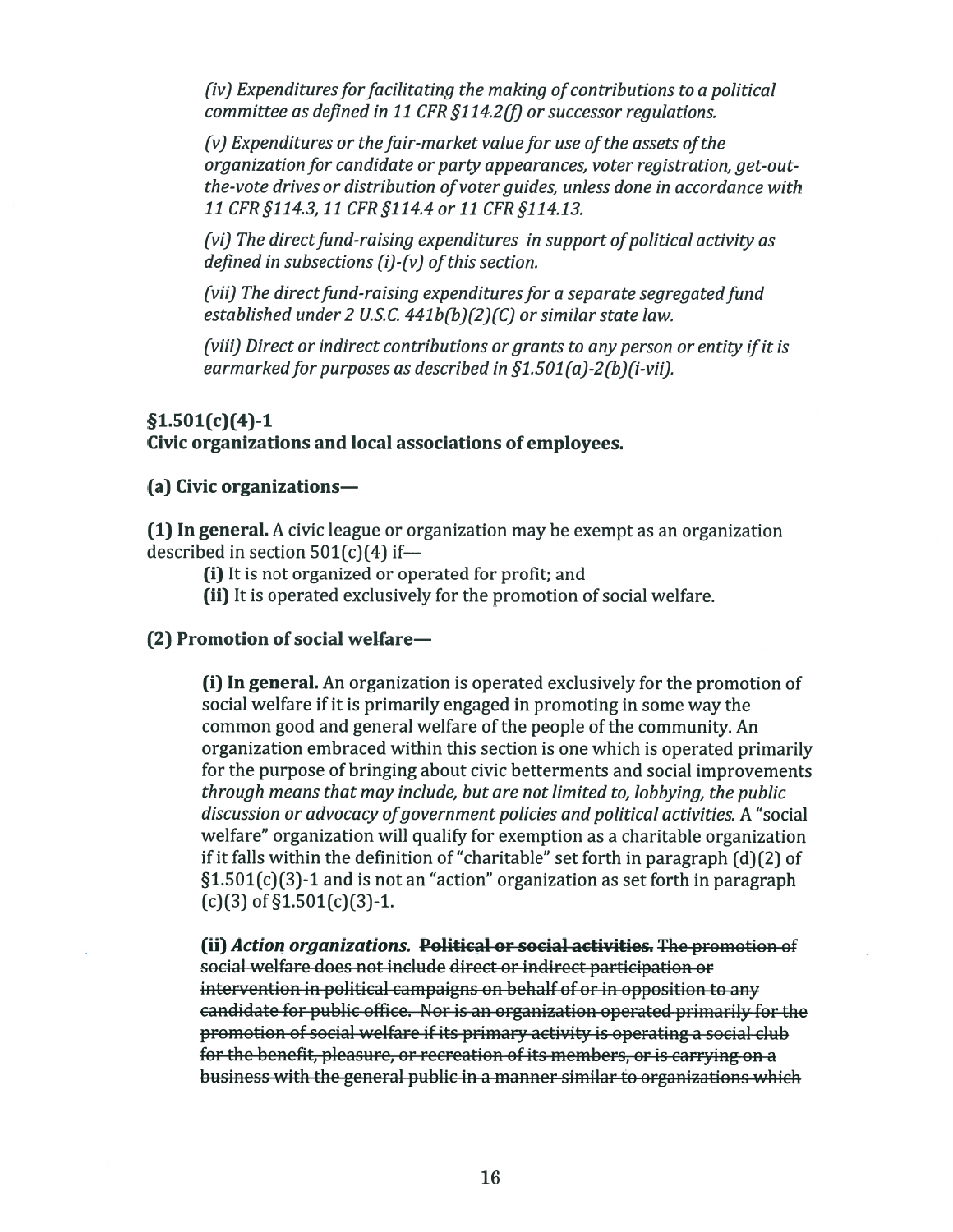are operated for profit. See, however, section 501(c)(6) and §1.501(c)(6)-1. relating to business leagues and similar organizations. A social welfare organization that is not, at any time after October 4, 1976, exemp<sup>t</sup> from taxation as an organization described in section  $501(c)(3)$  may qualify under section 501(c)(4) even though it is an "action" organization described in  $\S1.501(c)(3)-1(c)(3)(ii)$  or (iv), if it otherwise qualifies under this section. For rules relating to an organization that is, after October 4, 1976, exemp<sup>t</sup> from taxation as an organization described in section  $501(c)(3)$ , see section 504 and §1.504-i.

(iii) Primary purpose. An organization shall not qualify for an exemption under this section for any taxable year in which its program service expenses for limited activities, as defined in  $\S1.501(a)$ -2, equal or exceed 50% of total program service expenses.

(a) Volunteer time. For the purpose of this paragraph  $(a)(2)(iii)$ , program service expenses shall not include volunteer time.

(b) Grants and contributions. For the purpose of the calculation in this paragraph (a)(2)(iii), grants and contributions shall be treated as follows:

- 1. A gran<sup>t</sup> or contribution made to an organization as described in section 501(c)(3) shall count as <sup>a</sup> program service expense and not as a limited activity for the exempt purpose of the organization.
- 2. A grant or contribution as described in  $\S1.501(a)$ -2(b) shall count as a program service expense for political activity.
- 3. Ifthe organization making <sup>a</sup> gran<sup>t</sup> or contribution, consistent with  $\S 1.527 - 6(b)(1)(ii)$ , takes reasonable steps to ensure that the transferee does not use such fundsfor limited activities, such gran<sup>t</sup> or contribution shall count as <sup>a</sup> program service expense that is not <sup>a</sup> limited activity.
- 4. All other grants and contributions to any other organization in the United States exempt from taxation shall not be counted as a program service expense for the purpose of the calculation in this paragraph  $(a)(2)$ (iii).

### (b) Local associations of employees.

Local associations of employees described in section  $501(c)(4)$  are expressly entitled to exemption under section 501(a). As conditions to exemption, it is required (1) that the membership of such an association be limited to the employees of <sup>a</sup> designated person or persons in <sup>a</sup> particular municipality, and (2) that the net earnings of the association be devoted exclusively to charitable, educational, or recreational purposes. The word "local" is defined in paragraph (b) of Sec.